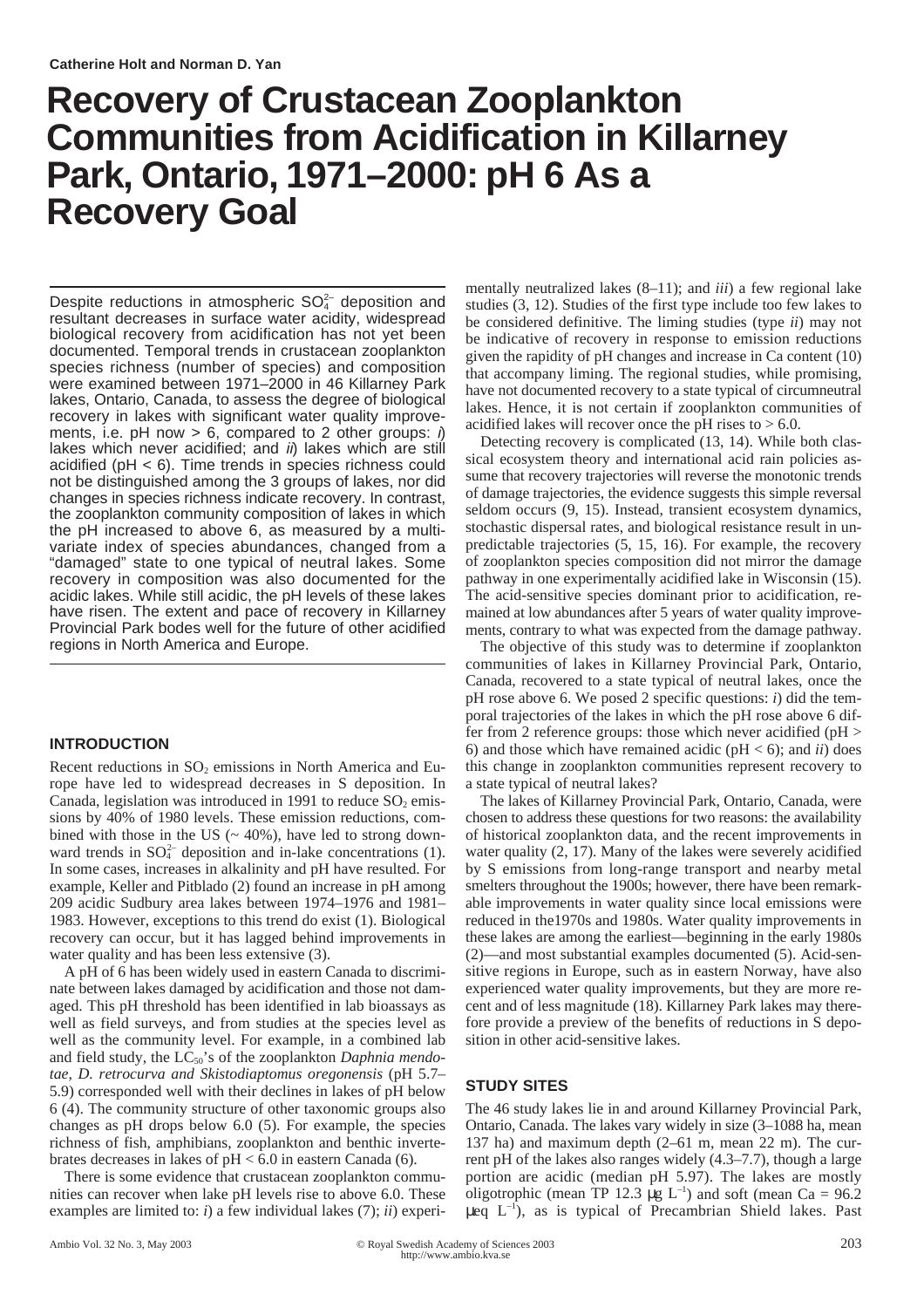

**Figure 1. Changes in median pH from 1971–2000 for the 3 pre-selected lake groups based on water quality improvements. The groups were: the acidified lakes (pH always < 6), lakes in which the pH rose from < 6 to > 6, and the neutral lakes (pH always > 6).**



**Figure 2. Mean species richness (calculated from a single mid-lake site in midsummer) from 1971–1973, 1990, and 2000 of 3 lake groups based on water quality improvements. Error bars represent standard error.**

zooplankton and water quality surveys were conducted roughly three decades and one decade ago (3, 19).

## **DATA COLLECTION**

Sprules (19) collected zooplankton and water quality samples from each lake between June and September, 1971–1973. Samples were taken at a single mid-lake station, except in multi-basin lakes where a sample was taken from each major basin. One vertical zooplankton haul was taken at each lake with a 25–30 cm diameter net of mesh size 75–110 µm. Horizontal hauls were substituted in shallow lakes. The lakes were sampled again in 1990 by Locke et al. (3), at the same mid-lake sites. Three vertical zooplankton hauls were taken at each lake using a 25 cm diameter net of mesh size 76 µm. We collected zooplankton and pH samples in July and August of 2000 from the same 46 lakes at the same mid-lake sites. Three vertical zooplankton hauls were taken at each site with a metered 12.5 cm diameter net of mesh size 80  $\mu$ m. The haul filtration efficiency averaged 77%. Samples were preserved in 70% ethanol.

The slight differences in sampling methodology over time do not influence our ability to detect community change. To determine the effect of net size on zooplankton community descriptions, 4 lakes were sampled with both a 30 cm diameter net of mesh size 80 µm (single haul) and a 12.5 cm diameter net of mesh size 80 µm (3 hauls). There were no significant differences in species richness or logged abundances of the 17 dominant species between the samples from the 2 nets, except for the abundances *Bosmina (Neobosmina) tubicen and Holopedium gibberum* ( $t = 5.01$ ,  $p < 0.01$  and  $t = 4.74$ ,  $p < 0.01$ , respectively). However, neither of these species is acid-sensitive. In addition, the variance in logged abundances of *Holopedium gibberum* between lakes, was significantly lower than for the other species ( $F =$ 12.03, df =  $63,7$ , p < 0.005), suggesting the variance associated with net size was not necessarily greater for this species.

To assess potential biases in pH associated with dissolved CO<sub>2</sub>, pH was measured in the field, as well as in the lab after aeration. There was no significant difference in pH of aerated and non-aerated samples (paired  $t = 1.05$ ,  $p > 0.1$ ), as well as no bias to higher pH in aerated samples.

Water chemistry samples (alkalinity, Ca, Al, dissolved organic carbon (DOC), total phosphorus (TP), total nitrogen (TN), Cu

and Ni) were collected after fall turnover in November 2000, as a vertical composite of the top 5 m.

Crustacean zooplankton were identified and counted. The count protocol mirrored that of Locke et al. (3). Taxonomic discrepancies among studies (1971–1973, 1990 and 2000) necessitated pooling the counts of several species. *Diaphanosoma brachyurum* and *D. birgei* were pooled into *Diaphanosoma* spp. (20). *Tropocyclops prasinus mexicanus, T. prasinus prasinus* and *T. extensus* were pooled into *Tropocyclops* spp. (21). *Daphnia pulex* and *D. pulicarea* were pooled as well (22). The following species have recently been re-identified, necessitating the renaming in the 1971–1973 and 1990 records: *i*) *Daphnia galeata mendotae* has been re-identified as *Daphnia mendotae*; *ii*) *Bosmina longirostris* has been re-identified as *Sinobosmina* spp. (23). Immature cladocerans were included with adults. Immature copepods were excluded.

The 46 lakes were divided into 4 groups according to changes in pH from 1971 to 2000: *i*) lakes in which pH has risen from below to above 6.0 ( $n = 11$ ); *ii*) lakes which are still acidic ( $pH$  $<$  6.0) (n = 23); *iii*) lakes which were never acidic (pH  $>$  6.0) (n  $= 7$ ); and *iv*) lakes which have experienced stochastic changes around pH 6 ( $n = 5$ ) (Fig. 1). Only the first 3 groups were used in the analyses. The pH of 2 lakes rose to  $> 6.0$  only in 2000. These 2 lakes were excluded on the assumption of insufficient time for zooplankton recovery (16).

### **STATISTICAL ANALYSES**

We used 2 zooplankton community metrics, species richness and correspondence analysis scores based on species abundances. Species richness was chosen because it has the most well documented and consistent relationship with pH (6, 24), despite the well-known dependence of species richness on sample size, sampling regime and calculation method (25–27). In this study, species richness was measured as the number of species in a count of 250 individuals sampled from vertical hauls at a single midlake station in each lake. Though this measure is not representative of the species richness of the entire lake, it does represent an index related to the numbers of species present and can be compared among lakes and years. A multivariate metric, correspondence analysis scores (CA) based on species abundances, was also used. Because it incorporates species abundances as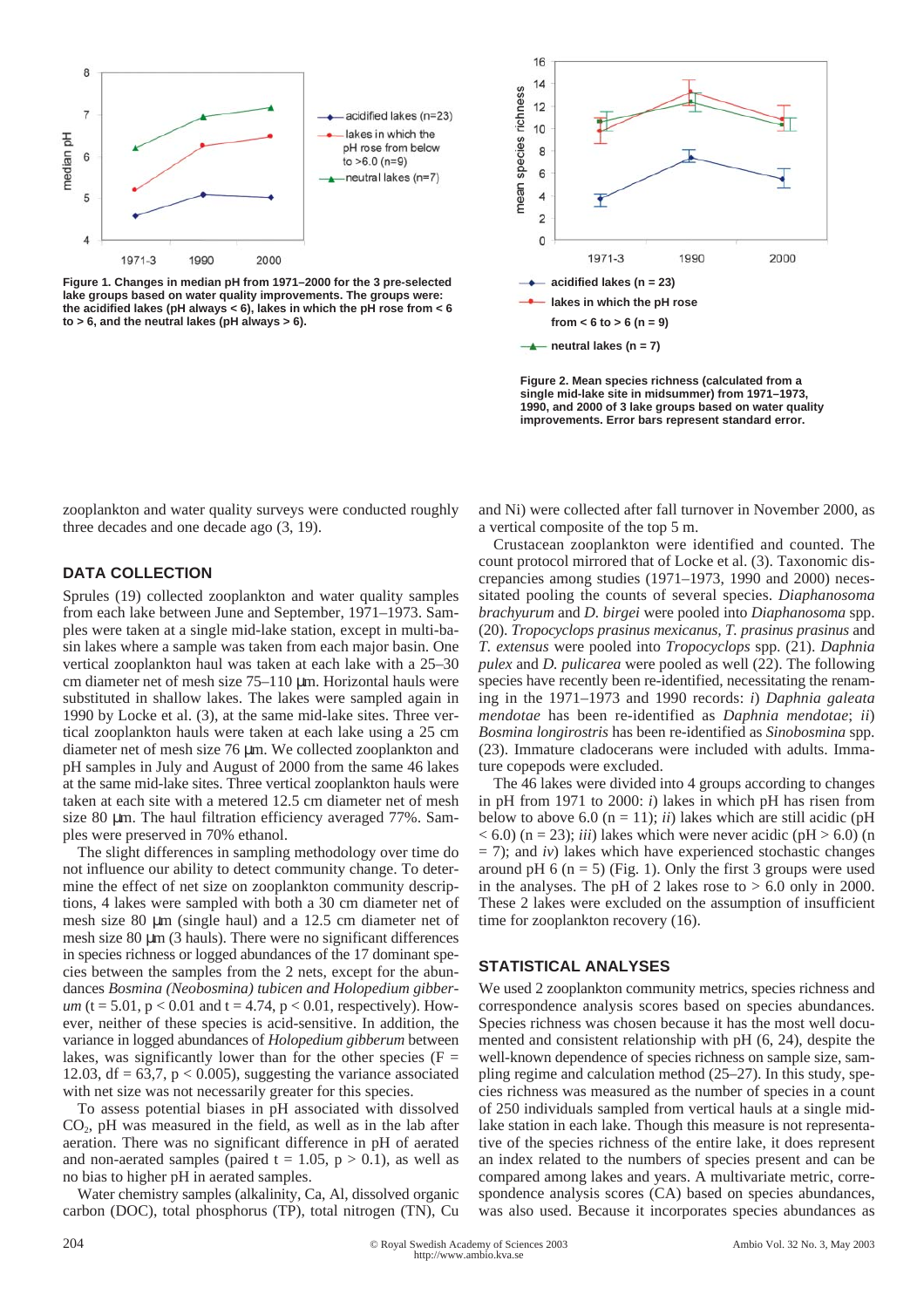

**Figure 3. Species scores from correspondence analysis based on logged species abundances (log (x + 1) + 0.2) from 39 lakes and 3 time periods: 1971–1973, 1990 and 2000. (1 = Cyclops bicuspidatus thomasi, 2 = Daphnia mendotae, 3 = Skistodiaptomus oregonensis, 4 = Ceriodaphnia spp., 5 = Mesocyclops edax, 6 = Diaptomus reighardi, 7 = Epischura lacustris, 8 = Daphnia ambigua, 9 = Chydorus sphaericus, 10 = Daphnia longiremis, 11 = Polyphemus pedicululs, 12 = Eubosmina longispina, 13 = Holopedium gibberum, 14 = Neobosmina tubicen).**



**Figure 4. Changes in mean CA axis 1 score based on logged species abundances in 3 lake groups of differing water quality improvements. Error bars represent standard error.**

well as covariation patterns among species, it may provide a more sensitive indicator of recovery than richness. CA is not limited to linear species patterns and has the advantage of being robust to various data transformations compared to other common ordination methods (28). A small constant was added to each logged abundance  $(log(x+1) + 0.2)$  (29). It represented a minimum detection threshold and down-weighted species that were common in just a few lakes.

Using repeated measure ANOVA (30–32), trajectories of zooplankton community change of lakes in which the pH rose  $to$  > 6 were compared to the 2 reference groups, those lakes which were not acidified ( $pH$  always  $> 6$ ) and those lakes which are still acidic (pH always  $< 6$ ). These 2 reference groups were termed the neutral and acidified lakes, respectively. Where significant differences in trajectories were detected, i.e. a significant treatment by time interaction term, the zooplankton communities of lakes that increased to  $pH > 6$  were compared to the neutral lakes (in both 1971–1973 and 2000) using t-tests. Recovery was documented by a nonsignificant test statistic for the year 2000 comparisons.

## **RESULTS**

Species richness varied from 1 to 17 (mean 7.7 species). Species richness was consistently lower in acidified lakes than in the other 2 groups of lakes (Fig. 2). The temporal trajectories did not significantly differ among the 3 lake groups, i.e. the treatment by time interaction term was not significant,  $F = 1.11$ , df  $= 4,72$ ,  $p > 0.2$ . Instead, all 3 groups of lakes changed synchronously over time, i.e. the variance associated with years was significant, F = 20.25, df = 2,32, p < 0.001.

Species abundance data from all 3 time periods were merged in a correspondence analysis (Fig. 3). The first CA axis was most highly correlated with pH ( $r = 0.62$ ,  $p < 0.001$ ) compared to the other 3 axes ( $r = 0.30$ ,  $r = -0.15$  and  $r = -0.24$ ), and explained 22% of the total variance. Therefore, axis 1 was used as our recovery indicator. Differences in temporal trajectories of CA 1 were found among the 3 lake groups (treatment x time  $F = 2.41$ ,  $df = 4.72$ ,  $p = 0.057$ , Fig. 4). However, in pair-wise comparisons, the trajectory of lakes in which the pH rose from below to > 6.0 was not significantly different than that of the neutral lakes  $(F = 2.21, df = 2.32, p > 0.1)$ . This may have been an artifact of low power, as these 2 lake groups consisted of only 9 and 7 lakes each. To increase the power of the test in distinguishing between trajectories of lake groups, the number of time series points was reduced from 3 to 2 (1971–1973 and 2000) (33), as we were most interested in changes that occurred over the entire time period, from 1971 to 2000. In pair-wise comparisons of the reduced data set, the difference in trajectories of the lakes in which the  $pH$  rose to  $> 6.0$  and the neutral lakes approached significance  $(F = 3.42, df = 1,16, p = 0.086)$ . However, the trajectories of the lakes in which the pH rose to  $> 6.0$  were not different from the acidified lakes (F = 1.55, df = 1,32, p > 0.2).

In 1971–1973, CA 1 scores were higher for the neutral lakes than for the lakes in which the pH rose to  $> 6.0$  (t = -1.59, df = 14,  $p = 0.066$ . By 2000, there was no significant difference in CA scores between these 2 groups ( $t = -0.46$ ,  $df = 14$ ,  $p > 0.2$ ). This result indicates that the zooplankton communities of lakes in which the pH rose to  $> 6$  changed from a "damaged" state to a state typical of neutral lakes.

The recovery of zooplankton species composition in lakes in which the pH rose to  $> 6.0$  was associated with changes in species abundances and not occurrences. *Daphnia retrocurva*, *Diaphanosoma* spp., *Sinobosmina* spp., and *Tropocyclops* spp. increased in abundance and *Leptodiaptomus minutus* and *Daphnia catawba* decreased (Fig. 5). *Daphnia mendotae* was the only taxon that recolonized and became dominant by 2000.

Even though the acidified lakes had a similar trajectory to that of the lakes which increased in  $pH$  to  $> 6.0$ , they did not recover to a state typical of neutral lakes. In addition, species richness remained low in these lakes and common dominant species of neutral lakes were absent.

### **DISCUSSION**

Zooplankton species composition did recover from a damaged to an undamaged state, in lakes which rose in  $pH$  to  $> 6.0$ . Some recovery was also found in the acidic lakes, though not to a state typical of neutral lakes.

This recovery is not an artifact of differences in morphometric and chemical conditions among lake groups. Lake size and maximum depth were not different among the 3 lake groups (ANOVA,  $F = 1.67$ , df = 2,36,  $p > 0.2$  and  $F = 0.41$ , df = 2,36,  $p > 0.5$ , respectively), suggesting that morphometry did not in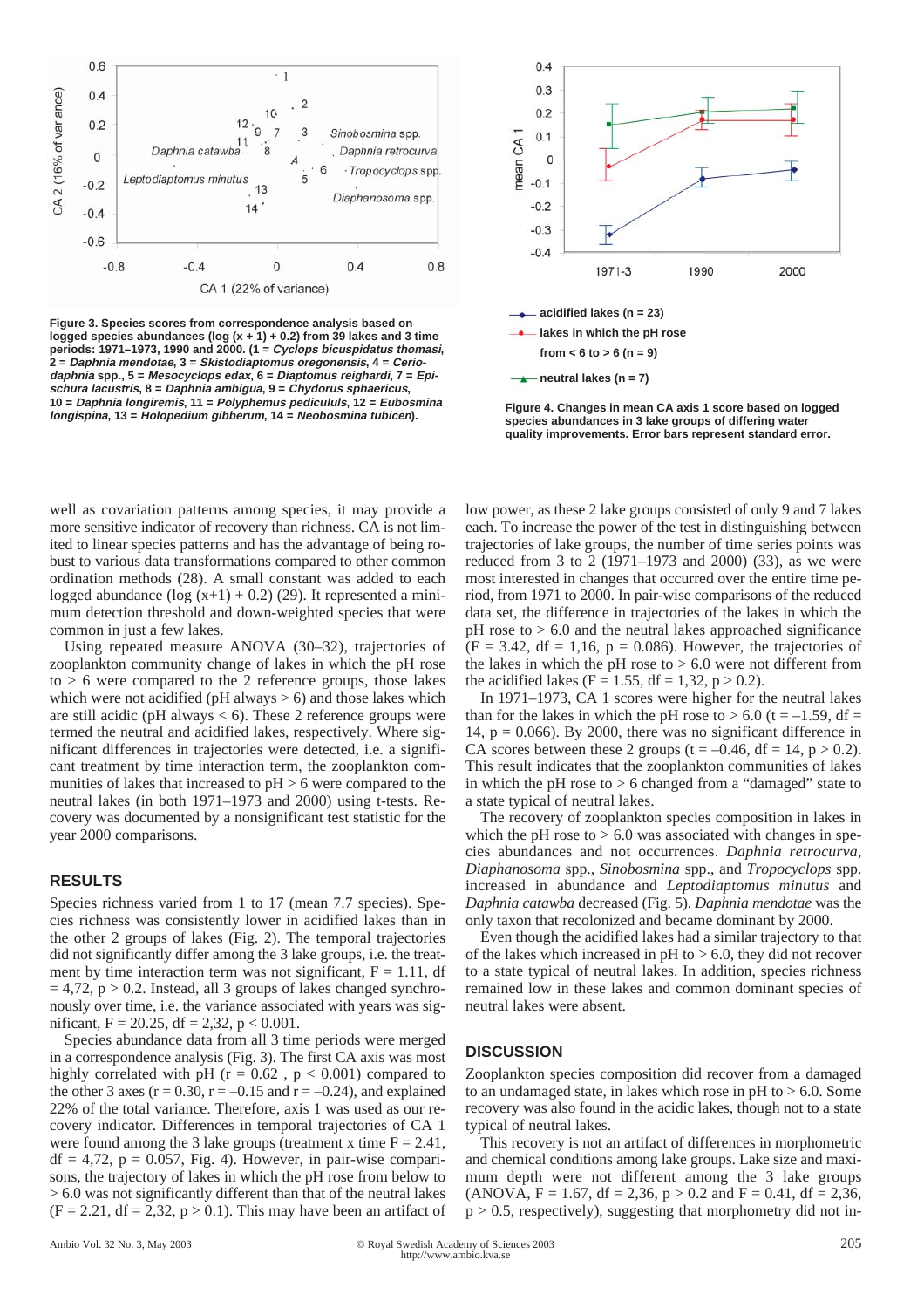fluence the observed recovery pattern. TP concentrations were not different among lake groups (ANOVA  $F = 0.28$ , df = 2.36,  $p > 0.5$ ), and therefore cannot explain observed patterns. Declining metal levels, e.g. Cu and Ni, have been associated with decreases in sulfur emissions, though are probably not influential in the current recovery process. Cu concentrations were below those of lakes unaffected by smelter emissions (2  $\mu$ g L<sup>-1</sup>), (34) and Ni concentrations were below previously established thresholds of zooplankton species changes  $(40 \mu g L^{-1})$ , (35). Declining Ca levels may be significant in recovery because Ca regulates toxic effects of acidity and metals, and daphnids in particular have a high Ca demand (36). However, Ca cannot explain the current recovery patterns because concentrations are generally above the lower threshold of Ca limitation (37, 38), but are too low to support hardwater species (39).

Biological conditions may, however, be able to explain some of the differences in recoveries among lake groups. Differences in predation regimes have been widely used to explain variability in zooplankton communities. Recovery may be limited by the re-establishment of biotic interactions typical of pre-disturbance ecosystems (16). Specifically, the recovery of zooplankton may be slowed or prevented by intense invertebrate predation pressure if fish do not recolonize recovering lakes (11, 40). In the present study, more than half of the acidic lakes were fishless in the mid-1990s (41). In contrast, the lakes in which the pH rose to  $> 6.0$ , and the neutral lakes, all contained fish with high frequencies of occurrences of both planktivores and piscivores. It is impossible to distinguish the effect of altered predation regime from low pH at this stage, since all lakes that lacked fish populations were

also acidic. However, it is unlikely that fish and invertebrate predator populations recovered concurrently with *Daphnia* spp. due to the selective predation of fish and large invertebrates on large-bodied zooplankton such as *Daphnia*.

Recovery has occurred in the lakes which rose to  $pH > 6$  and, to an extent, in the acidic lakes, despite complexities commonly associated with recovery, such as changing environmental conditions, dispersal barriers and biological resistance (13, 16, 42). Recent unusual climatic events related to the Mt. Pinatubo eruption of 1991 and the El Niño events have increased variability in environmental conditions. For example, climate-driven water chemistry changes over the last 2 decades have resulted in re-acidification of some Ontario lakes (42–45), though these changes have not prevented recovery in Killarney lakes. Dispersal barriers have commonly been cited as an obstacle in recovery, particularly for hypolimnetic zooplankton such as *Mysis relicta*, and fish (16). Those species that are most readily available for dispersal may establish and become dominant instead of those typical of neutral lakes (16). In the current study, recovery represented changes in species abundances, not recolonization of new species. While dispersal barriers have not been important so far in the recovery process, they may become significant in future recovery of the acidic lakes. Finally, biotic re-



**Figure 5. Changes in logged species abundances over time. Only those species with the greatest CA 1 weightings are shown. Error bars represent standard error.**

sistance can prevent the re-establishment of community types typical of neutral lakes through intensive predation or competition in existing communities. Recovery pathways which do not mirror that of damage may result (13, 14). Though biotic resistance has not prevented recovery of lakes in which the pH rose  $to$  > 6, it may influence future recovery in acidic lakes. Despite these 3 common confounding influences, recovery has been documented in the majority of Killarney Park lakes.

One operational definition of recovery is a change in species composition to one typical of non-acidified lakes. This study documents such recovery for zooplankton communities as the pH rises from below to above pH 6.0. The recovery documented in this study adds to our evidence that recovery can occur to a state typical of non-acidified lakes given sufficient habitat quality improvements ( $pH > 6$ ). The recovery from acidification of many groups of aquatic biota continues, but the rates, patterns and extent in specific lakes may be complicated by environmental and biological factors, including changing abiotic conditions, dispersal barriers, and biotic resistance. Future monitoring will be required to track the extent and trajectories of recovery in Killarney Park. The degree of recovery documented herein bodes well for the future of other acid-sensitive regions in North America and Europe.